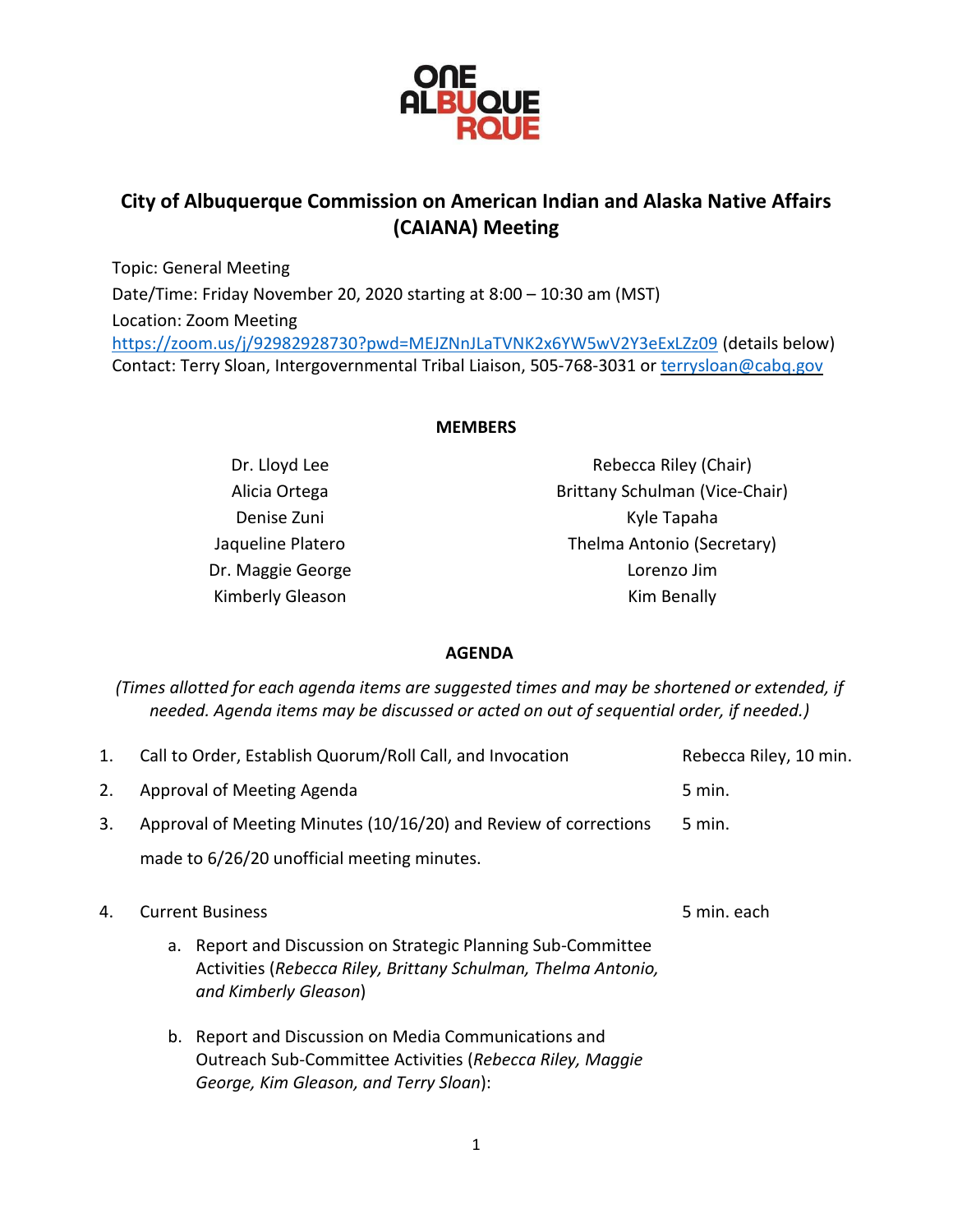- c. Report and Discussion on Commissioner Search Sub-Committee (*Rebecca Riley, Maggie George, Alicia Ortega, Kim Gleason, and Terry Sloan*): Commission approval of recommended applications for Workforce/Employment, Environmental, & Cultural Sectors.
- 6. Public Comment\* Public, 2-3 min. each

- 7. New Business
	- a. Strategic Planning Session. Facilitated by Marvis Aragon, American Indian Chamber of Commerce. Topics of Discussion on Commission's Strategic Plan Goals and Outcomes. (1 hour, 30 minutes)
	- b. City of Albuquerque Updates provided by Terry Sloan and Dawn Begay. (15 minutes)
	- c. Discussion and Develop Next Meeting Agendas Items and Immediate Action Items. (15 minutes)
- 10. Adjournment

### **\*PUBLIC COMMENT**

\*Public Comments - Please sign up or submit written comments to Terry Sloan at [terrysloan@cabq.gov.](mailto:terrysloan@cabq.gov)

### **Next Meeting: Friday, December 18, 2020**

### **ZOOM MEETING DETAILS**

Time: November 20, 2020 08:00 AM Mountain Time (US and Canada)

Topic: City of Albuquerque Commission on American Indian and Alaska Native Affairs Meeting

Time: This is a recurring meeting.

Join Zoom Meeting

<https://zoom.us/j/92982928730?pwd=MEJZNnJLaTVNK2x6YW5wV2Y3eExLZz09>

Meeting ID: 929 8292 8730

Passcode: COA